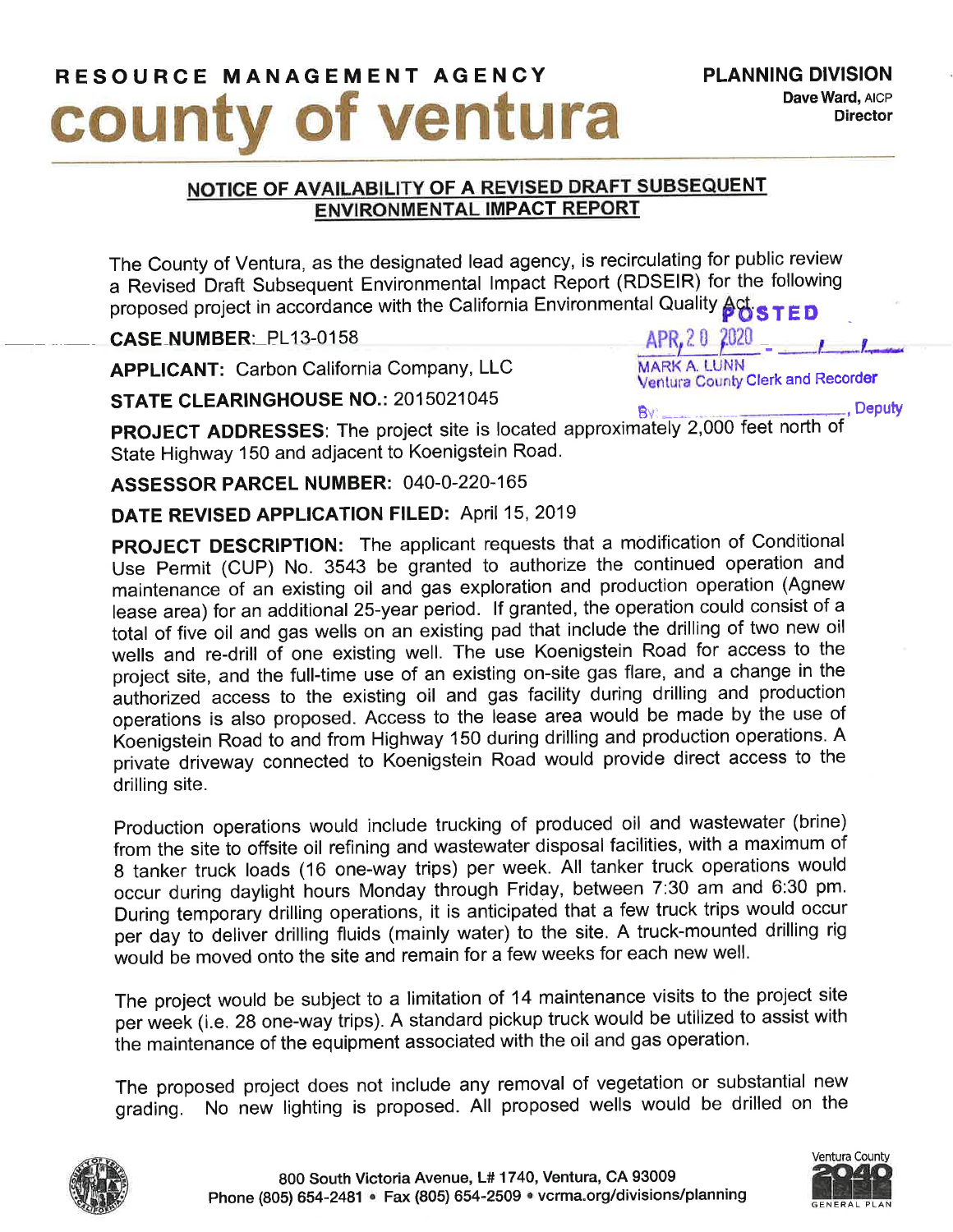existing Agnew lease pad.

The existing equipment on the project site (Exhibit 5) includes the following

- **Three wells (Agnew 1, Agnew 2 and Agnew 3)**
- **Dre, 16-foot tall water tank**
- **Two, 7,000-gallon waste water tanks**
- . Two, 13,000-gallon storage tanks (one waste tank and one oil tank)
- . One barrel tank (out of service)
- **Three vertical tanks ranging from 10 feet in height to 18 feet in height**
- **. One flare to incinerate produced gas**

Hydraulic fracturing, acid well stimulation and other "well stimulation treatments," as defined in Public Resources Code Section 3157, are not included in the proposed project. The use of any such well stimulation treatment as part of the project would require a subsequent discretionary modification of the CUP, additional environmental review under the California Environmental Quality Act, and a public hearing.

## GUIDE TO THE READER

The RDSEIR has been prepared in response to a Writ of Mandate issued by the State of California Superior Court, Ventura County (Case No. 56-2016-00484423-CU-MU-OXN), which overturned a decision by the Ventura County Board of Supervisors to certify a Subsequent EIR (SEIR) prepared for the subject oil and gas facility (California Carbon Agnew Lease). The Court ordered that the SEIR be revised to include additional analysis of the proposed project's potential air quality and traffic impacts. The Table below describes the additional environmental impact evaluations required by the Court and indicates where the additional environmental impact analysis is located in the RDSEIR.

## Gourt Ordered Analysis Included in the RDSEIR

| <b>Court Ordered Analysis to be</b><br>Included in the RDSEIR                                                                                                                        | <b>Location of Court Ordered Analysis</b><br>in the RDSEIR                                                                                                                                                                                  |
|--------------------------------------------------------------------------------------------------------------------------------------------------------------------------------------|---------------------------------------------------------------------------------------------------------------------------------------------------------------------------------------------------------------------------------------------|
| Compare all project-related air Section 4.1.2<br>emissions to the air quality thresholds   (Thresholds of Significance)<br>of significance adopted for the Ojai<br>Valley Area Plan. | <b>RDSEIR</b><br>the<br>o <sup>f</sup>                                                                                                                                                                                                      |
| Evaluate project-related air emissions<br>project-related emissions<br>from all<br>sources, including the proposed full<br>time use of an existing flare.                            | air<br>Project-related construction<br>emissions are summarized in Table<br>4.1-4. Baseline (existing) and proposed<br>project-related air emissions<br>are<br>summarized in Table 4.1-5. Project-<br>related emissions are compared to the |